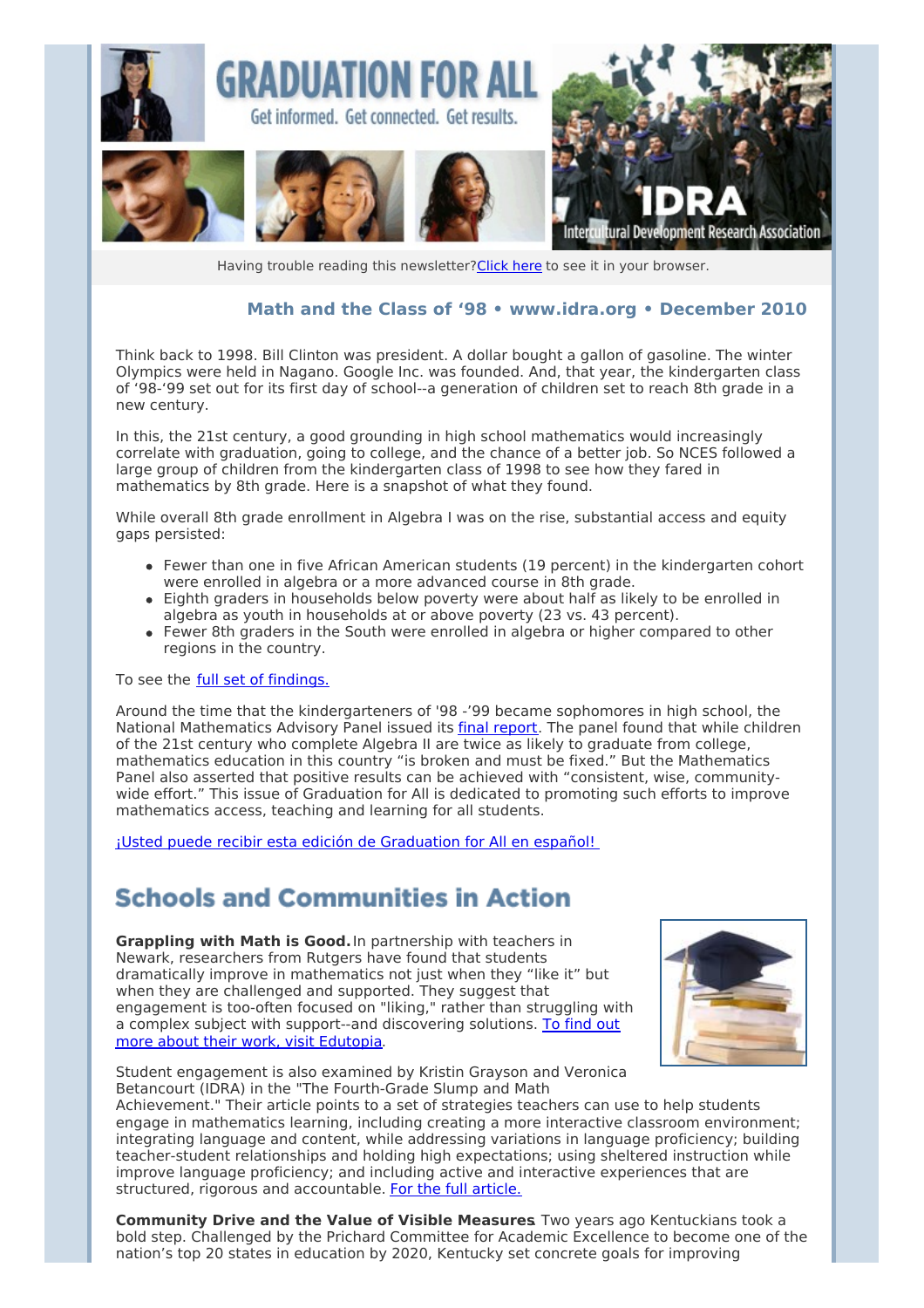teaching, learning and educational results. Now at the two-year mark, Kentucky is taking stock. And while they haven't moved the needle yet on eighth-grade mathematics or pre-school enrollment levels, the state is gaining ground in reading, fourth-grade mathematics and high school AP credit. And Kentucky has simultaneously made progress on teacher salaries, and college affordability. A key to Kentucky's approach is that that the state set clear and visible goals and engaged [wide-spread](http://newsletter.impulsedevelopment.com/t/r/l/giiukd/l/h) support. To learn more [about](http://newsletter.impulsedevelopment.com/t/r/l/giiukd/l/d) Top 20 by 2020 or to see the full two-year update.

**STEM in your State.** What is the status of science, technology, engineering and math (STEM) education in your state? To learn more, visit Change the Equation's STEM map. Here you can learn what percentage of students in your state graduate after four years and are ready for college-level [mathematics—and](http://newsletter.impulsedevelopment.com/t/r/l/giiukd/l/k) how your state's 8th graders are doing on NAEP. To visit the map.

# **Toolbox**

**Just in time for the holidays:**Beautifully illustrated bilingual (English/Spanish) big books and small readers for teaching literacy and numeracy. Visit Semillitas de [Apprendizaje](http://newsletter.impulsedevelopment.com/t/r/l/giiukd/l/u) to learn more and order a set.

#### **Click here for inspiration:**

- **Crayon Physics**, by Kloonigames was a grand prize winner from the Independent Games Festival. To see a [demo](http://newsletter.impulsedevelopment.com/t/r/l/giiukd/l/o) of how it converts drawings into physical objects (cool, despite the music).
- **"21st Century Learner,**" a video crafted by a team of Michigan art teachers at an animation workshop, shared a top prize in the [Partnership](http://newsletter.impulsedevelopment.com/t/r/l/giiukd/l/b) for 21st Century Skills' video contest. To see their entry. While you're there, you can learn more about how arts curricula can integrate [mathematics](http://newsletter.impulsedevelopment.com/t/r/l/giiukd/l/n) skills.
- See **"Science Career Ladder,"** a video by Change the Equation to learn about how youth are leading [conversations](http://newsletter.impulsedevelopment.com/t/r/l/giiukd/l/p) on science at the NY Hall of Science.

**Dynamic classrooms**. How can your school improve classroom environments for teaching and learning mathematics? Listen in! to this IDRA Classnotes podcast interview with Paula Johnson, M.A. An IDRA education associate and former high school math department coordinator, Ms. Johnson describes how [instructional](http://newsletter.impulsedevelopment.com/t/r/l/giiukd/l/x) strategies and use of technology can help students develop critical thinking skills while learning math content.

To learn more about IDRA's [MathSmart](http://newsletter.impulsedevelopment.com/t/r/l/giiukd/l/m) model.

## **Youth Voices**

"There's <sup>a</sup> little exchange of knowledge going on between me and my tutees. I teach them to excel in reading, grammar, science, and occasionally math and science. In exchange, unknowingly, they teach me valuable life lessons found only in <sup>a</sup> child's heart." - Mary A. Vidaurri, winner, middle school second place, Coca-Cola Valued Youth Program - National Essay Contest. For the full [essay.](http://newsletter.impulsedevelopment.com/t/r/l/giiukd/l/c)

To learn more about the [Coca-Cola](http://newsletter.impulsedevelopment.com/t/r/l/giiukd/l/q) Valued Youth Program

The Intercultural [Development](http://newsletter.impulsedevelopment.com/t/r/l/giiukd/l/a) Research Association is an independent, private non-profit organization whose mission is to create schools that work for all children.

**Let us hear from you!** Have a story of school-community partnership that's raising graduation rates? We welcome your comments, questions and suggestions at [gradforall@idra.org](mailto:gradforall@idra.org?subject=Nov-Dec Issue - Mathematics). Forward to a Friend! Feel free to share [Grad4All](http://newsletter.impulsedevelopment.com/t/r/l/giiukd/l/f) with anyone who shares your passion for every student's success.

Thanks for reading!

Laurie Posner Graduation for All Coordinator Intercultural Development Research Association 5815 Callaghan Road, Suite 101 San Antonio, Texas 78228 210.444.1710